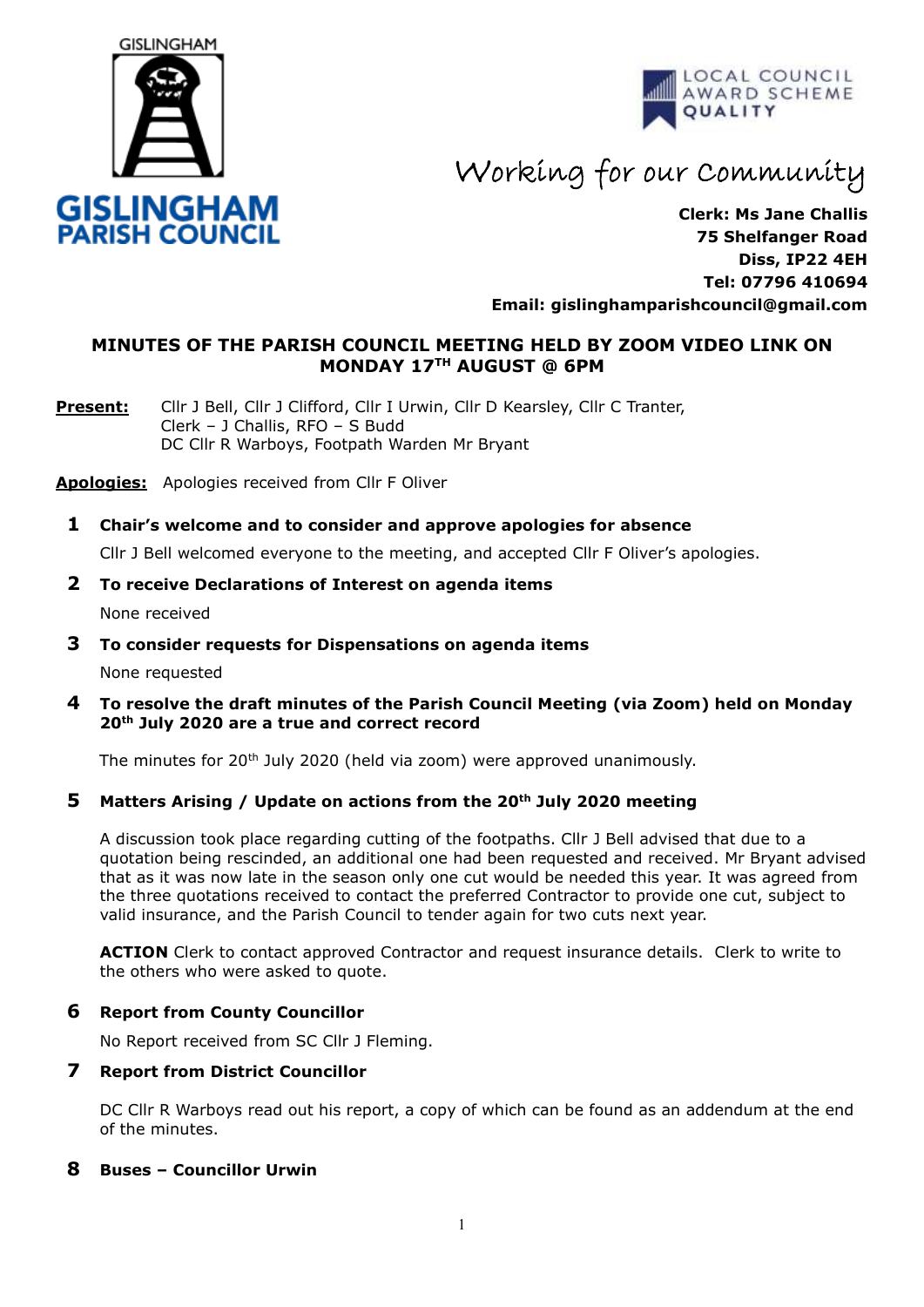Cllr Urwin will follow up on information he has received concerning the Stowmarket Bus. It may be extended until the end of March 2021, but Cllr Urwin will seek confirmation of this and report back at the September Parish Council meeting.

**ACTION** – Cllr Urwin to update Councillors at the next Parish Council meeting.

## **9 Public Participation Session (15 minutes set aside)**

No members of the public present.

#### **10 Planning Applications**

#### **DC/20/02549 – Ivy Lodge Farm, Back Street, Gislingham DC/20/03134 – The Old Brewhouse, Finningham Road, Gislingham DC/20/03152 – Land South of Crocus Close, Gislingham**

There was a discussion regarding the comments to be made on the MSDC website against each application. The closing date for comments on Ivy Lodge Farm is 18/08/20; it was agreed to ask the planning committee to take into account the volume of traffic on an already narrow road, delivery timings, and wheel scrubbing. There was no objection to The Old Brewhouse. It was agreed to note resident's previous concerns regarding Crocus Close.

**ACTION** Clerk to comment on MSDC website

## **11 Chair's Report**

 Surrender of the Skatepark Lease still in progress with Lawyers. Signage and replacement Litter Bins to be an Agenda Item for September.

## **12 Clerk's Report (and RFO)**

 The Clerk advised Councillors that she had attended a Website Accessibility Webinar which would be on next month's Agenda. The Clerk advised she had recently emailed Councillors the Public Indemnity Insurance, which is due for renewal on  $1<sup>st</sup>$  October, please can you respond with any comments. The RFO commented that we should ensure we have Cyber Security cover. The Public Indemnity Renewal will be an Agenda Item at the September Parish Council Meeting.

 **ACTION** Clerk to contact our Public Indemnity Insurers to request details for Cyber Security being included in the quote.

#### **13 Neighbourhood Watch Report – Councillor Tranter**

Nothing to report

#### **14 Footpath Warden Report**

Mr Bryant confirmed that four posts on Charity Meadow had been cemented back into place. Cllr J Bell thanked Mr Bryant for this action.

#### **15 SID (Speed Indicator Device) Report**

It was noted that the figures had increased slightly.

## **16 Village Hall – Councillor Bell**

Cllr J Bell advised that the Village Hall have requested assistance with funding for maintenance and improvements totalling, £13,579.35 which would qualify for CIL funding. Cllr C Tranter commented that this was an excellent and worthwhile cause, and Cllr J Clifford agreed that it would benefit a large number of residents. Cllr Bell proposed to grant the funding, and Cllr C Tranter seconded. Unanimously agreed by Councillors.

## **17 Finance – the following invoices for payment were approved unanimously.**

Admin Payment (Clerk & RFO) **- £532.25**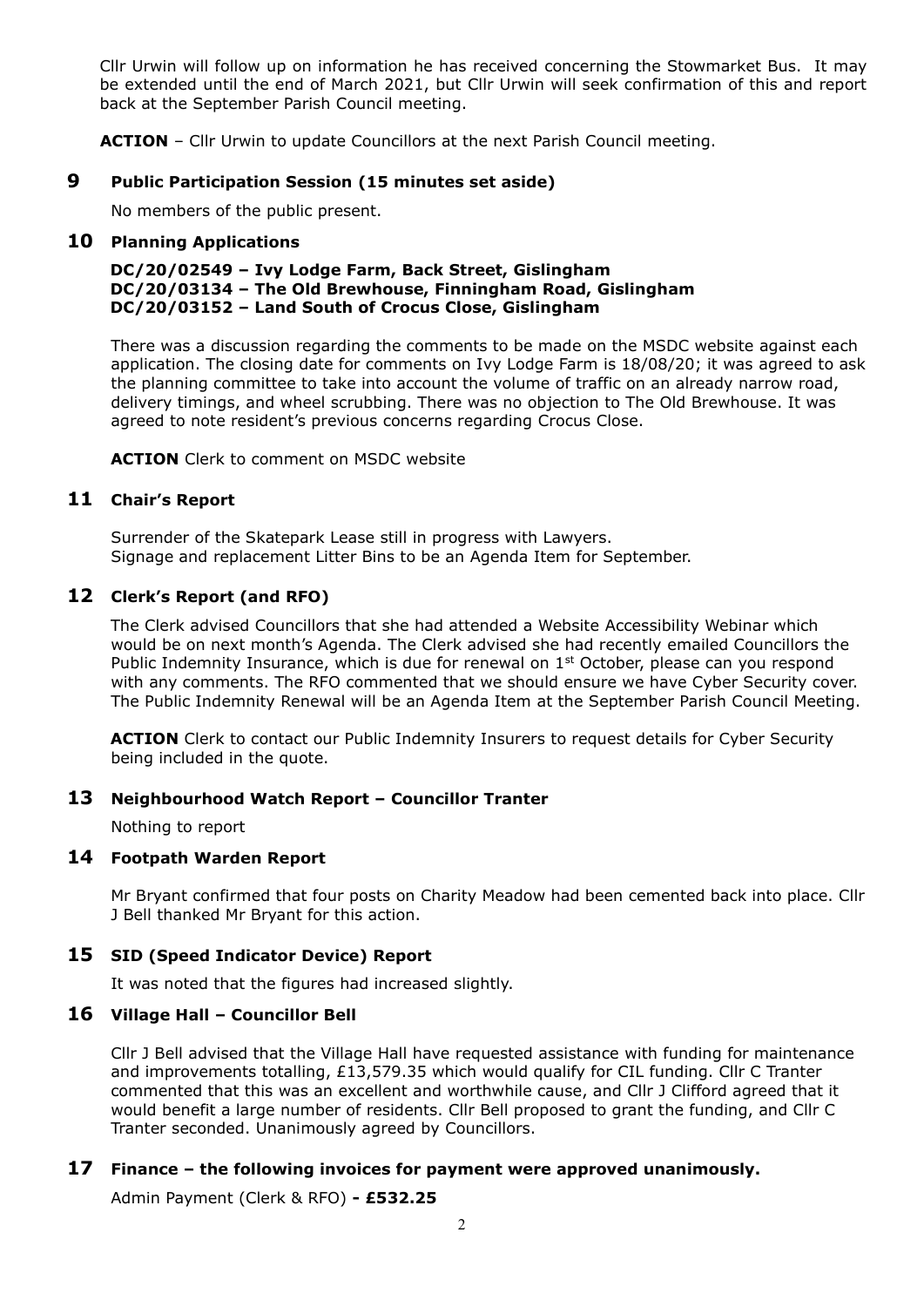Mileage Clerk - **£9.00**, RFO **- £5.40** Stationery (ink) Clerk **- £25.99**, (postage) RFO - **£1.15** Payroll Service SALC **- £36.00** Website Accessibility Training for Clerk at SALC Approved via email **- £30.00** Top Garden Service grass cutting - **£540.00** M Bryant – Concrete for Footpath Posts removed on Charity Meadow - **£9.90** Zoom Subscription for August meeting (Direct from Co-op Bank account) - **£14.39** 

**Action** Cllr J Bell to pay approved invoices by BACS.

# **18 Training**

Cllr J Bell asked Councillors to look at attending new webinars being run by SALC. Cllr Bell wished to book herself on the 4 Planning Training Sessions with SALC. All Councillors agreed to this. Cllr Bell encouraged Councillors to take advantage of these training sessions. Cllr Bell advised the RFO that she may wish to book any relevant SALC training.

It was agreed for the Clerk to book website training with Community Action Suffolk totalling £48.

**ACTION** Clerk to book her training with CAS. Cllr Bell confirmed that she would email the SALC link to Councillors to book Planning Training. Councillors were requested that when booking themselves on courses that they put the Clerk's email address so that she can keep a track of courses booked by Councillors.

## **19 Playground at Charity Meadow (Update from Councillors following last month's meeting)**

There was a discussion regarding suspected intentional damage to the cone climber (witches hat), which was considered a matter of urgency due to subsequent safety implications. It was agreed unanimously to move forward with the installation of CCTV. Cllr I Urwin also brought to attention the small fenced off play area which requires improvement. It was therefore agreed to bring the Playground Inspection date forward. The increasing amount of litter on Charity Meadow was discussed. Cllr Bell had been contacted by The Messenger asking if the Parish Council were intending on having a Litter Pick this year (as the 19<sup>th</sup> April Litter Pick was cancelled due to Covid-19 restrictions). Councillors discussed this and agreed to hold the Litter Pick on Sunday 20<sup>th</sup> September 10am-11am meeting at the Village Hall. All details will be included in The Messenger Publication.

 **ACTION** Clerk to look at repair work required for cone climber. Cllr I Urwin to put 'do not use' notices on cone climber. Clerk to look at Playground inspection date. Clerk to look at bark for zip wire area. Cllr D Kearsley to meet with CCTV company (Cllr I Urwin, Cllr J Clifford and Cllr C Tranter would like to attend meeting too). Clerk to check with our Public Indemnity Insurance Company to see if Insurance is needed for Volunteers taking part in the Litter Pick. Cllr J Clifford agreed to design a Poster for The Messenger.

## **20 Policies to Approve (Chair circulated Policies for consideration)**

Grants & Donations Policy Equality, Diversity and Inclusion Policy

It was agreed unanimously to increase grants/donations from  $E50$  to  $E100$  with discretion. Updates to the Equality, Diversity, and Inclusion policy were agreed unanimously.

## **21 Date of next meeting 21st September 2020 at 6.00pm via Zoom.**

Meeting Closed at 8.15pm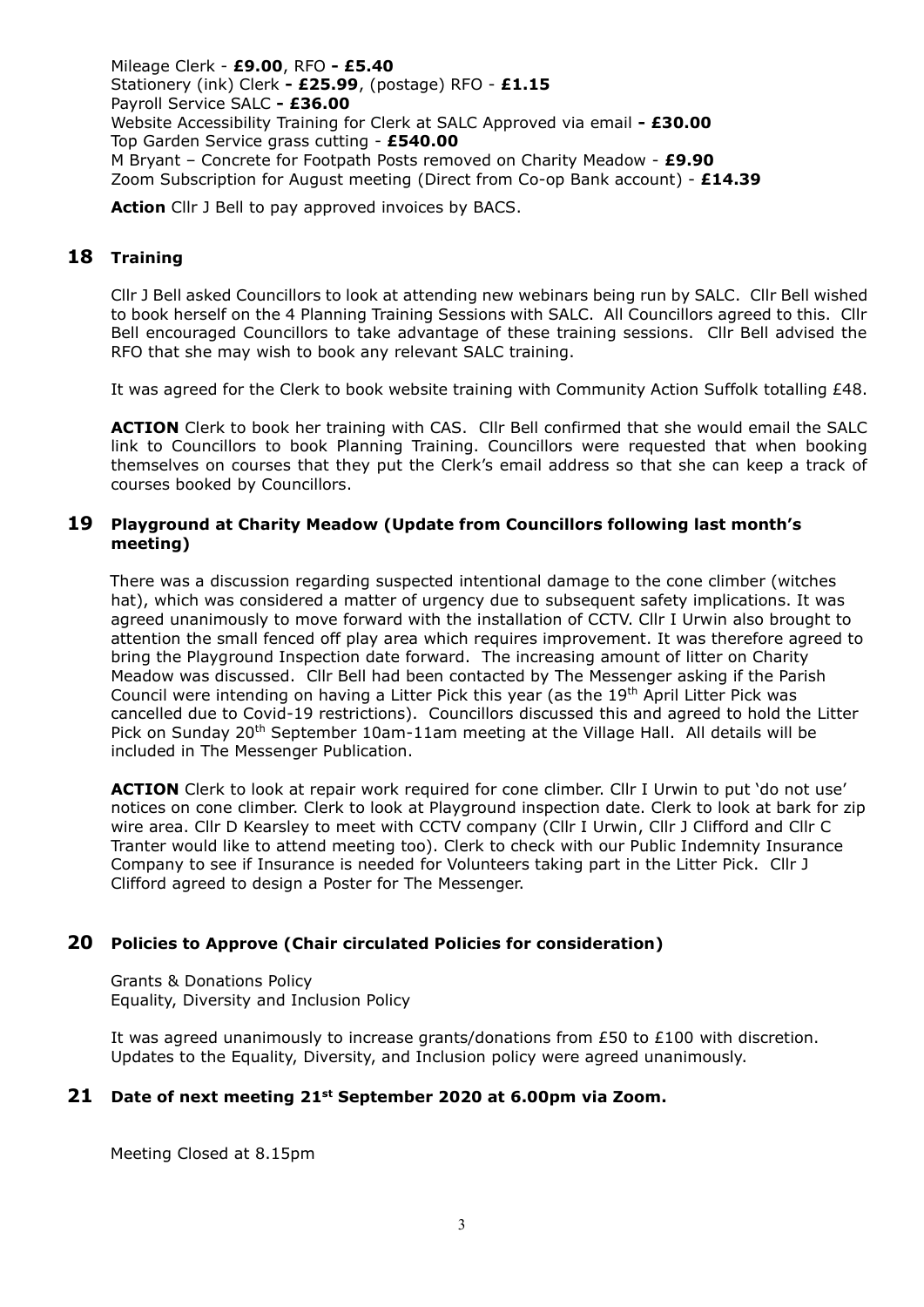# **District Councillor Report: Gislingham Ward August 2020 Mellis, Gislingham, Wickham Skeith, Thornham Magna, Thornham Parva, Wortham and Burgate**

| Covid-19                                                       | Staff are continuing to work from home, making use of Microsoft Teams to hold virtual<br>meetings with colleagues, councillors and residents. Non-urgent site inspections are not<br>taking place. Some officers are beginning to return to their normal jobs having been se-<br>conded to different duties arising from the pandemic. The Home but not Alone emergency<br>line continues: 0800 876 6926.                                                                                                                                                                                                                                                                                                                                                                                                                                                                                                                                                                                                                                                                                                                                                                                                                                                                                                                                                                                                                                                                                                                                                                                                                                                                                                                 |
|----------------------------------------------------------------|---------------------------------------------------------------------------------------------------------------------------------------------------------------------------------------------------------------------------------------------------------------------------------------------------------------------------------------------------------------------------------------------------------------------------------------------------------------------------------------------------------------------------------------------------------------------------------------------------------------------------------------------------------------------------------------------------------------------------------------------------------------------------------------------------------------------------------------------------------------------------------------------------------------------------------------------------------------------------------------------------------------------------------------------------------------------------------------------------------------------------------------------------------------------------------------------------------------------------------------------------------------------------------------------------------------------------------------------------------------------------------------------------------------------------------------------------------------------------------------------------------------------------------------------------------------------------------------------------------------------------------------------------------------------------------------------------------------------------|
| Meetings                                                       | All District Council and Committee meetings are now being held as virtual meetings using<br>the Microsoft Teams platform. They can be viewed on YouTube. The full Council meeting<br>on 23 July will be the Annual Council Meeting where the Chair of the Council will be<br>elected for the year and appointments to committees and outside bodies will be confirmed.                                                                                                                                                                                                                                                                                                                                                                                                                                                                                                                                                                                                                                                                                                                                                                                                                                                                                                                                                                                                                                                                                                                                                                                                                                                                                                                                                    |
| Joint Local<br>Plan                                            | We still don't know when the Joint Local Plan will be available and ready to be considered<br>at a meeting of the full Council. We will soon be provided with a timetable for the remain-<br>ing steps that need to be followed. The next version of the Plan, when we see it, may well<br>be very different from the consultation draft of July 2019. If, and when, Council approves<br>the Plan, it will be subject to further consultation and an Inspector's Examination before it<br>can be formally adopted as planning policy.                                                                                                                                                                                                                                                                                                                                                                                                                                                                                                                                                                                                                                                                                                                                                                                                                                                                                                                                                                                                                                                                                                                                                                                     |
| Response to<br>Govt. White<br>Paper Plan-<br>ning Re-<br>forms | This is out to consultation, significantly it is proposed to simplify the role of local plans by<br>focusing on identifying land under three categories- Growth areas suitable for substantial<br>development, and where outline approval for development would be automatically secured<br>for forms and types of development specified in the Plan; Renewal areas suitable for some<br>development, such as gentle densification; and Protected areas where - as the name<br>suggests - development is restricted."<br>The full document can be found here: https://www.gov.uk/government/consultations/plan-<br>ning-for-the-future/planning-for-the-future<br>In the forward, the Prime Minister promises a new planning system: "That gives you a<br>greater say over what gets built in your community."                                                                                                                                                                                                                                                                                                                                                                                                                                                                                                                                                                                                                                                                                                                                                                                                                                                                                                            |
| Environment<br>and Climate<br>Change<br><b>Task Force</b>      | Proposals from the Cross-Party Task Force of Mid Suffolk and Babergh Councillors were<br>considered by Cabinet on 6 July. They contain a number of environmental measures which<br>could form the councils' first Carbon Reduction Management Plan, setting out how they<br>aim to fulfil their ambitions of becoming carbon neutral within the next ten years.<br>The following decisions was taken by the Cabinet and will come into effect on 15 July<br>It was RESOLVED:-<br>1.1 That the Cabinet's Carbon Reduction Management Plan, as informed by the Environ-<br>ment & Climate Change Task Force, be approved in principle.<br>1.2 That the Cabinet Member for Environment and the Cabinet Member for Finance, in<br>consultation with the Section 151 Officer, be given delegated authority to consider the busi-<br>ness case for each proposal and approve the funding up to a total of £500,000 from the<br>General Fund, which has been allocated from the Growth and Efficiency Fund<br>The proposed actions are the first steps in achieving the long term objective to reduce the<br>councils' current emissions of approximately 5,452 tonnes (Mt) of carbon dioxide equiva-<br>lent (CO2e) per year, looking into how best to invest in order to reduce this to nett zero by<br>2030<br>Two proposals that may be of interest:<br>1. B&MSDC will develop a plan to significantly increase tree and hedgerow<br>planting in the districts including:<br>• A target for planting on Council land.<br>• Investigating alternative funding options e.g. Woodland Trust<br>funding; facilitating community groups to plant on Council land.<br>• Promote and facilitate community groups and individuals to |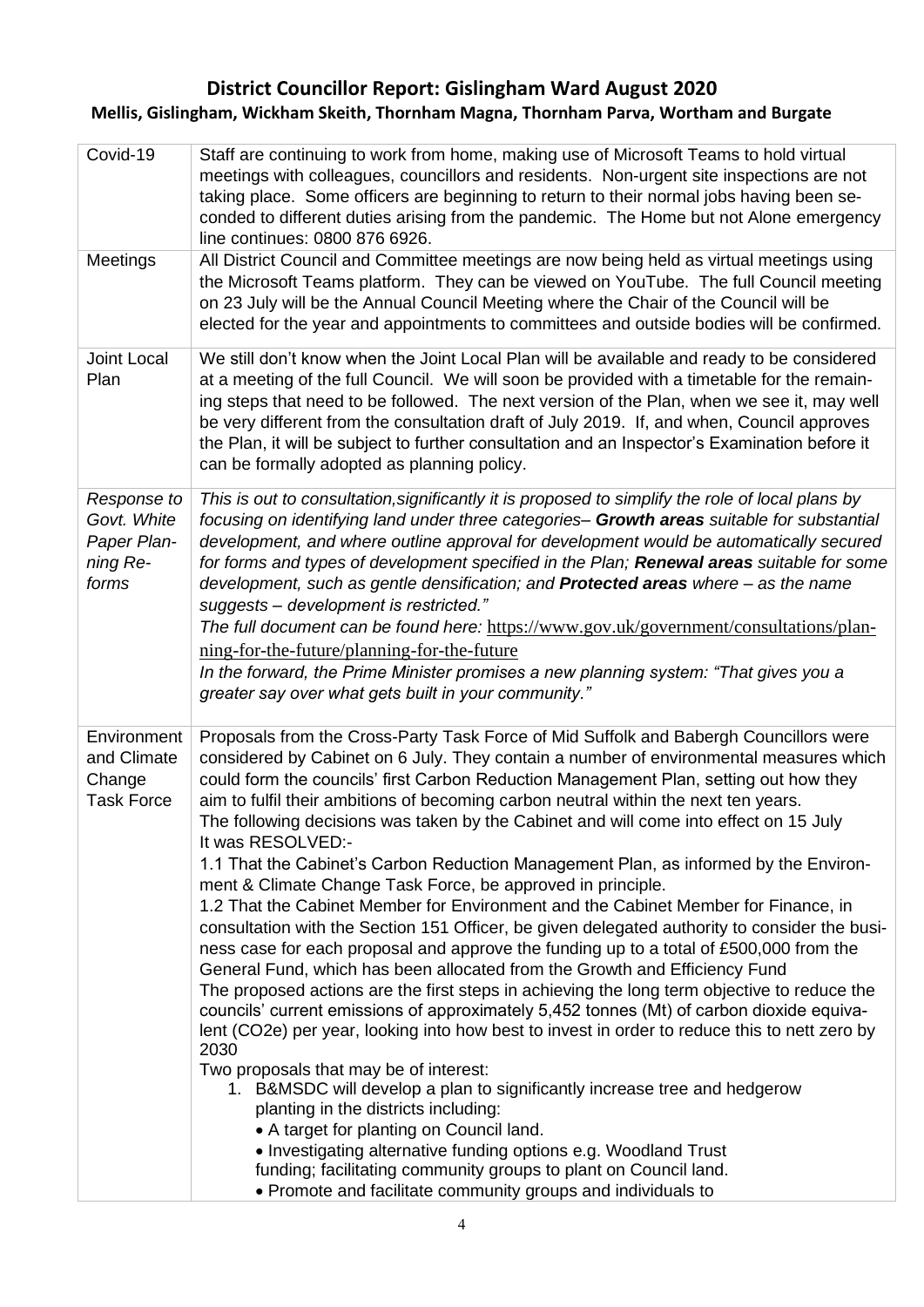|                                               | increase tree and hedgerow planting on communal land and in<br>private gardens.<br>A management approach to secure long-term survival of trees and<br>reduces need to cut down mature trees.<br>2. B&MSDC will work with local communities and support them to develop local<br>'place-specific' solutions and build resilience to climate impacts. We will<br>assess the risks that climatic events pose and the opportunities available<br>to prepare and respond, including:<br>• Identifying communities at greatest risk from climate change<br>(particularly flooding) and co-creating appropriate actions.<br>• Identifying stakeholders with greatest contact with communities<br>and working with partners to build their capacity to provide the<br>right information on community resilience to severe weather.<br>• Producing overarching plans and processes to support and empower<br>communities to build resilience to future climate impacts and severe<br>weather through community-led resilience plans.<br>• Producing plans and processes to support community resilience<br>projects and signposting to sources of support and funding.<br>• Monitor involvement of community level groups in resilience. |
|-----------------------------------------------|---------------------------------------------------------------------------------------------------------------------------------------------------------------------------------------------------------------------------------------------------------------------------------------------------------------------------------------------------------------------------------------------------------------------------------------------------------------------------------------------------------------------------------------------------------------------------------------------------------------------------------------------------------------------------------------------------------------------------------------------------------------------------------------------------------------------------------------------------------------------------------------------------------------------------------------------------------------------------------------------------------------------------------------------------------------------------------------------------------------------------------------------------------------------------------------------------------------------------------|
| Gateway 14                                    | MSDC and the Greater South East Energy Hub (GSEEH) will be jointly funding a study into<br>low carbon opportunities for Gateway 14, the commercial development site bought by<br>MSDC in 2018. Green Party councillors have been pressing for the site to developed sus-<br>tainably making use of green energy technology and we welcome this study to look at how<br>low and zero carbon initiatives can be integrated into new developments. It is hoped that<br>the findings of the study can be to be used to share learning and best practice across the<br>region.                                                                                                                                                                                                                                                                                                                                                                                                                                                                                                                                                                                                                                                       |
| Cycling<br>Strategy                           | MSDC is commencing work on rewriting the Cycling Strategy which is out of date. We<br>have asked for better provision for cyclists between Old Newton and Stowmarket, within<br>the town of Stowmarket and between neighbouring villages to improve links to schools, lo-<br>cal retail outlets etc as well as for leisure.                                                                                                                                                                                                                                                                                                                                                                                                                                                                                                                                                                                                                                                                                                                                                                                                                                                                                                     |
| MSDC out<br>of county in-<br>vestments        | Three years ago, MSDC and Babergh set up an investment company (CIFCO) and have<br>so far borrowed around £60 million which they have loaned to CIFCO to buy commercial<br>properties, almost all of which are outside Suffolk. The scheme was set up to make profits<br>to improve services for residents of the districts. A recent revaluation of the portfolio shows<br>a loss in the last 12 months of around £3 million; with fees of some £500,000. In recent<br>months only 50% or so of the rental due to CIFCO has been paid. A recent scrutiny of the<br>CIFCO Business Plan for 2020/2021 raised many concerns which need to be considered<br>before full Council is asked to approve the Business Plan at the meeting on 23 July.                                                                                                                                                                                                                                                                                                                                                                                                                                                                                  |
| <b>Business</b><br>grants                     | Another round of business grants is due to be launched on 3 July; Early Years Settings will<br>be eligible, amongst others not covered by previous grant schemes.                                                                                                                                                                                                                                                                                                                                                                                                                                                                                                                                                                                                                                                                                                                                                                                                                                                                                                                                                                                                                                                               |
| Locality<br>Awards                            | A reminder that Locality Awards have been launched for 2020/21. If you know of a commu-<br>nity group in need of some funding, please put them in touch with me.                                                                                                                                                                                                                                                                                                                                                                                                                                                                                                                                                                                                                                                                                                                                                                                                                                                                                                                                                                                                                                                                |
| <b>Disabled</b><br><b>Facilities</b><br>Grant | In the recent Performance Reporting we raised concerns, again, that the grant available is<br>not being spent. If you know anyone who needs any kind of adaptation to their home, from<br>a handrail to a wet room, please ask them to get in touch. The application process is very<br>straightforward. Please use the following link:<br>https://www.babergh.gov.uk/housing/private-sector-housing-grants/disabled-facilities-<br>grant/                                                                                                                                                                                                                                                                                                                                                                                                                                                                                                                                                                                                                                                                                                                                                                                      |
| Home but<br>not Alone                         | This service is gradually being phased out, only 2 or 3 phone calls are now being received,<br>the nature of the calls means that it is best responded to by the individual service providers<br>themselves. The number will still be monitored but staff have now returned to their normal<br>roles. The structure is being "mothballed" and would be revived if there is a future need. It<br>is recognised that there was a terrific response by local community groups and organisa-<br>tions to ensure that individual needs were met during the current emeNHSrgency.                                                                                                                                                                                                                                                                                                                                                                                                                                                                                                                                                                                                                                                     |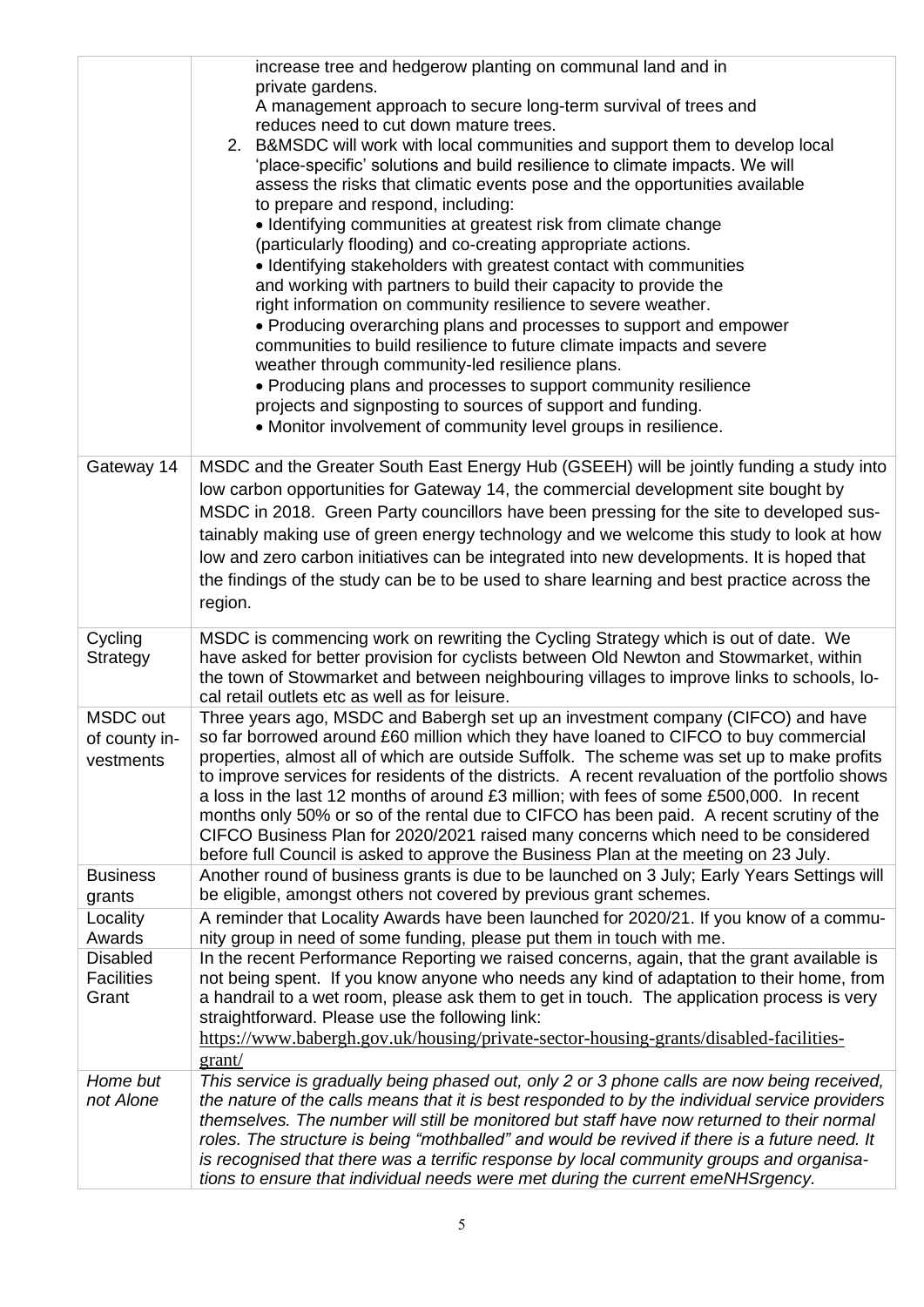| Wellbeing<br><b>NHS</b> | https://www.wellbeingnands.co.uk/suffolk/ Suffolk NHS has a new Wellbeing Community<br>Advisor, Nikki Betts, who is keen to make contact with groups and individuals who are in-<br>terested in or have concerns about Mental Health, Wellbeing and Emotional Support. The |
|-------------------------|----------------------------------------------------------------------------------------------------------------------------------------------------------------------------------------------------------------------------------------------------------------------------|
|                         | link is to the new NHS site where families, young people, and professionals may access make<br>a referral or get advice about wellbeing and mental health services or you can get in contact                                                                               |
|                         | on 0345 600 2090. To contact Nikki: Nicola.betts@nsft.nhs.uk.                                                                                                                                                                                                              |

 Councillor: Rowland Warboys [rowland.warboys@midsuffolk.gov.uk](mailto:rowland.warboys@midsuffolk.gov.uk) 01379 783412